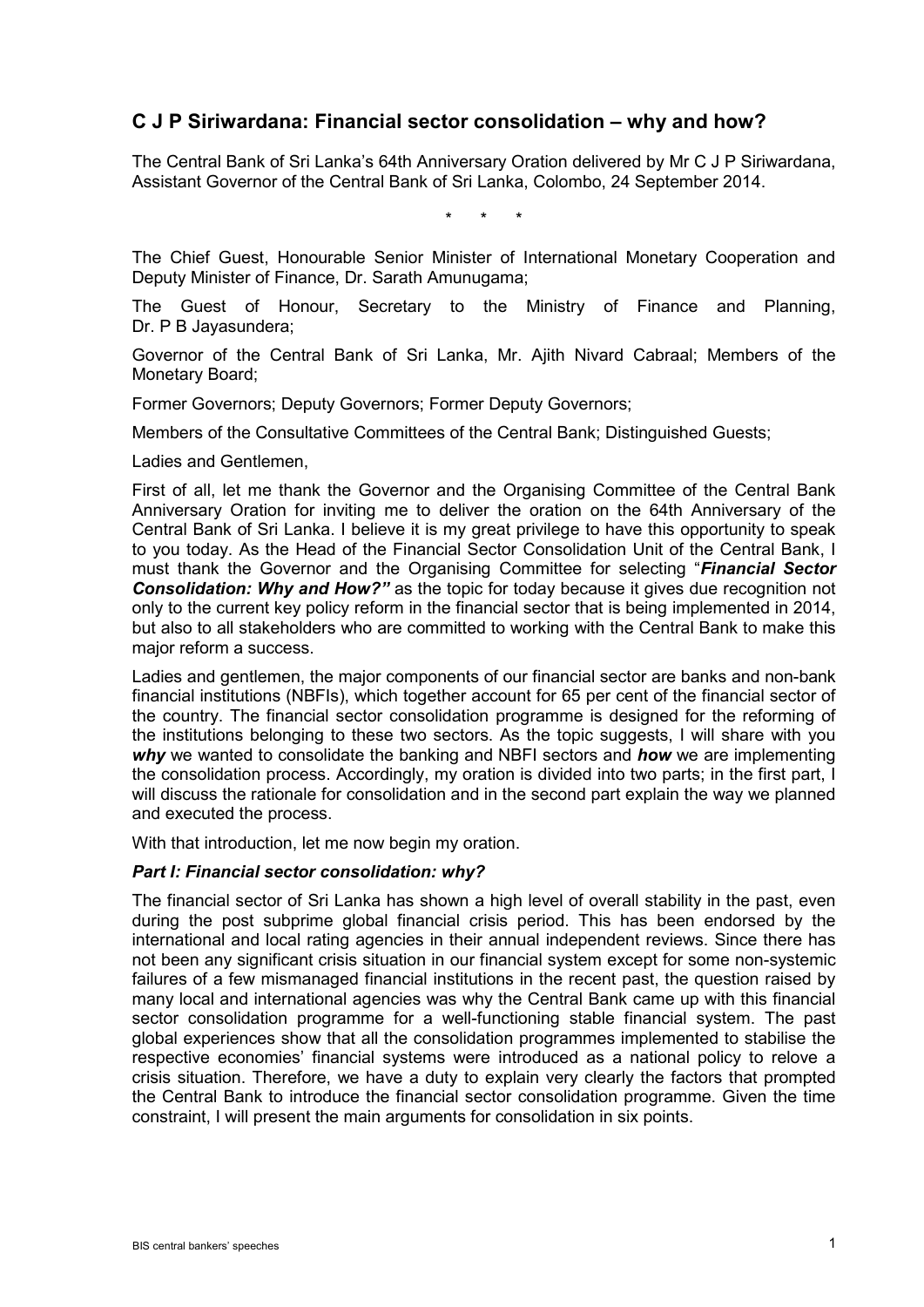# *Reason 1: Rapid transformation of the domestic economy and the need for a strong and stable financial system to steer future economic growth*

We all know the conflict period of nearly 30 years was extremely challenging for our economy and the country. Nevertheless, with the country gaining peace and returning to normalcy from May 2009, we have been able to overcome many challenges and reach greater heights in economic performance. Social indicators and global rankings of our country have improved notably while regional disparities have reduced and the standard of living of the people has improved. Further, in the midst of the global economic downturn and the slower than expected recovery, we have been successful in delivering an oasis of tranquillity and stability.

The credit for this clear paradigm shift, elevating our economy into new heights, goes to our development strategy articulated under the "*Mahinda Chintana: Vision for the Future",* which was first introduced in 2005 and then redesigned in 2010, aligning strategies to overcome the challenges in the post-conflict economy. Our dream of transforming Sri Lanka into the "*Wonder of Asia*" is an important topic that is being broadly discussed among the academia, international agencies and many Heads of Governments. Ladies and gentlemen, I hope most of you can remember our 60th Anniversary Oration Series held in 2010. There, one of the eminent speakers was Dr. Ngozi Okongo-Iweala, then Managing Director of the World Bank and former Finance Minister of Nigeria. She spoke on the topic "*Becoming the Wonder of Asia: Accelerating the Inclusive Growth in Sri Lanka*". She had carefully studied the development plan of the Government, the "*Mahinda Chintana: Vision for the Future*" released in 2010, prepared just one year after the ending of the civil conflict. She was highly impressed about our development plan and explained the actions needed to make our vision a reality. She said, I quote, "*It's bold and ambitious. It's good to be ambitious. It is the right time for Sri Lanka to think big*". She further said, *"The vision is very clear and reminds us of a Japanese proverb 'A vision without action is a day dream; action without a vision is a nightmare'*". The idea behind this statement was that we should have an appropriate action plan to reach our vision, the target. In fact we did have a plan! Over the last 5 years, we have proved that our post-conflict policies and the strategies implemented under the "*Mahinda Chintana"* have produced desired results, enabling us to reach our expected targets. This was even endorsed by the Asian Development Bank Chief, Takehiko Nakao during his visit to Sri Lanka in June 2014. He said, I quote, "*Sri Lanka is on the path to becoming another Asian Economic Success*  **Story**". Last year, we invited the well-known emerging market portfolio manager and eminent writer, Ruchir Sharma for the Central Bank's 63rd Anniversary Oration. He also highlighted the possibility of our economy becoming another "*Breakout Nation*" as he has already written in his book, "*Breakout Nations: In search of the Next Economic Miracles*" in 2012. The encouragement provided to the global investors by the renowned investment banking and equity markets specialist and investment Guru Fraser Dinnis to "*Sell Singapore, Buy*  **Sri Lanka**" further reiterates the steady and impressive performance of our economy which has turned Sri Lanka around to a more attractive investment destination. Honourable Minister and distinguished guests, all above statements made by world renowned personalities prove that we are actively involved towards making our dream a reality.

Ladies and gentlemen, having raised our economy to greater heights in the post-conflict period, today, we are on the threshold of a new era for our country. Our economy is undergoing fundamental structural changes, which are expected to provide us with a robust new platform on which the nation can build up a sustainable economy to continue its drive forward. In line with the medium-term policy framework of the Government, per capita GDP is targeted to surpass USD 4,000 by 2016, entering the economy into an upper middle income category country. Further, our medium-term economic strategy projects surpassing USD 7,000 per capita level by 2020. The Governor of the Central Bank and the Secretary to the Treasury highlighted the potential of our economy to achieve this target at the *"Sri Lanka Economic Summit* held in August 2014. We know that this would require greater efforts in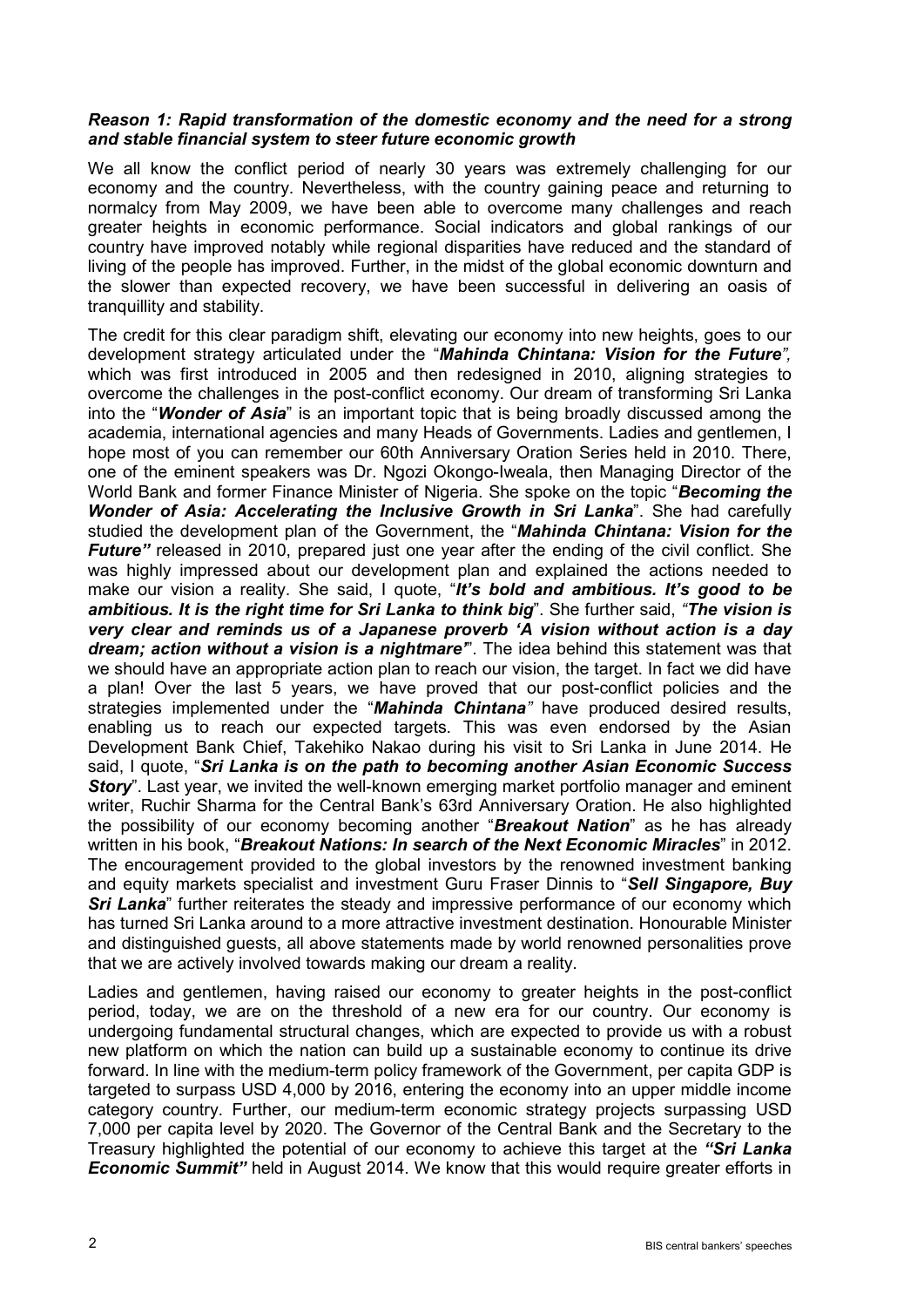all fronts – the Government, the Central Bank and the private sector – that would support the economy in the transition to drive through the middle income path towards the higher end of the upper middle income category. This new economic model should be able to overcome the rising "*economic gravity"*, which would otherwise pull the economy into the "*Middle Income Trap*".

With the renewed acceleration in economic growth, we need to focus our attention on the next phase of economic development beyond 2016 and transforming the economy to achieve a sustained, inclusive and balanced growth. Sri Lanka's drive beyond 2016 will largely depend on the strength and the dynamism of the financial sector. As we strive to reach these new milestones, our current macroeconomic indicators are bound to undergo a massive transformation. As a part of this transformation, the greater challenge would be to make Sri Lanka a popular, emerging financial centre in the region, where setting up a financial hub in Sri Lanka would be a key task. To strengthen and expand the dynamism, the financial sector will have to possess technology-leveraged financial services to improve operational efficiency while diversifying funding sources by tapping the international capital markets to mitigate risks and improve cost efficiency. Further, expanding delivery channels and business networks beyond domestic territories, enabling them to grow and exploit opportunities while addressing external vulnerabilities and spillovers are also essential. Meanwhile, a stronger capital base, a high quality pool of human capital and a high level of corporate governance to meet the enhanced regulatory framework are required in the financial system to steer the country towards attaining a sustained growth. To facilitate accomplishing this task, it was identified that the financial sector of the country has to be strengthened and stabilised further by implementing an appropriate set of policies in a timely manner.

# *Reason 2: Necessity of maintaining stability in the local financial system amidst the growing complexity in the global financial system*

Ladies and gentlemen, we all accept that a stable financial system is a crucial element for a conducive business environment supportive of sustained economic growth. However, in the present day, Central Bankers and other policymakers around the world are confronted with a number of challenges in maintaining financial system stability due to the high contagion effect resulting from the increased complexity and connectivity in this hyper-connected world. Although globalisation can allocate savings and investments more efficiently worldwide than in the past and the net benefit of financial globalisation for developing countries can be large, the financial crises the world encountered over the last 80 years, ranging from *Wall Street Crisis* during 1929–33 to *Subprime Crisis* in 2008–09, have shown us how large, costly and disastrous the spillover effects could be and how they have made the financial system deteriorate while spreading fast to other economies. Recently, US Fed Chairperson Janet Yellen said, I quote, "*No economy is immune from financial instability and the adverse effects on employment, economic activity, and price stability that financial crises cause*". However, since there is no universally governed law or standard for defining or measuring financial system stability, we have to understand our own circumstances and find tailor made solutions that are appropriate for us to sustain the stability in the financial system.

The main benefit of financial globalisation for developing countries is the improvement of their financial system through positive spillover effects from more complete and stable, deeper and better-regulated financial markets. A smooth functioning deep financial system with capital buffers and an effective level of credit expansion and risk mitigation capacities are crucial for developing nations as they foster economic growth. If the right infrastructure is not in place or not properly designed, the integration, interconnectedness and complexity in the global financial system may hamper the health of the local financial system as economies become exposed to external shocks and crises, not only generated in the countries that directly relate to them, but also through contagion effects. Therefore, the main challenge for countries like us is managing financial globalisation in such a way that we take full advantage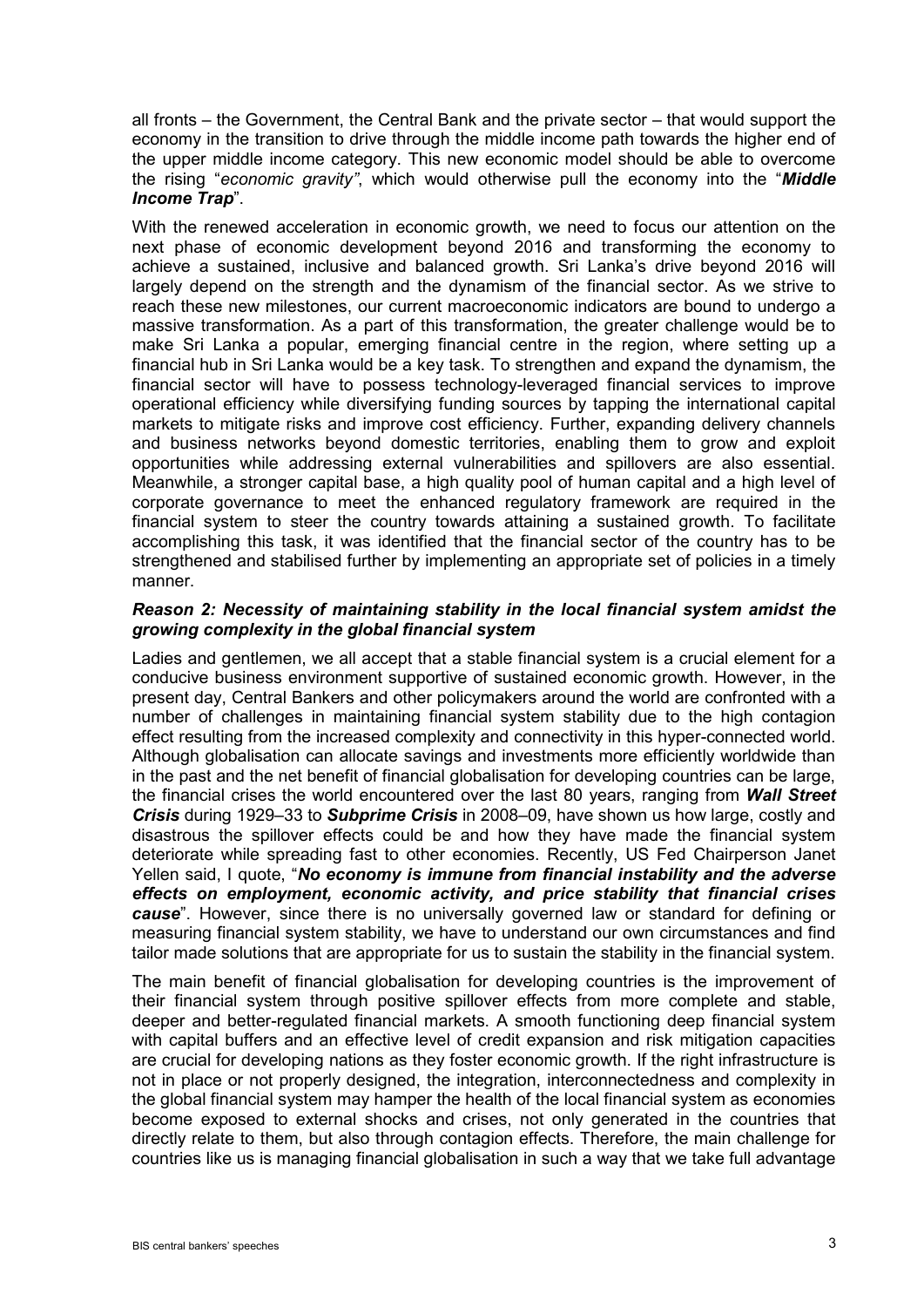of the opportunities it generates while minimising its adverse impact on the domestic financial sector by properly putting in place the right infrastructure.

# *Reason 3: Avoidance of any possible financial distress*

Ladies and gentlemen, our financial system has also experienced a few non-systemic financial distresses in the past mainly due to the companies' own mismanagement practices including poor credit management, non-viable investments made in their group of companies, unsatisfactory accounting systems and revenue recognition practices, inadequate internal controls, and high volume of related party transactions. However, some financial institutions have failed due to reasons such as their inability to adapt to the rapidly changing economic conditions. Small financial institutions not complying with corporate governance principles, capital and liquidity requirements were also a reason for some past crises, which have resulted in exerting pressure on the stability of the financial system of the country.

During 1988–90, 13 Licensed Finance Companies reported serious distress, of which 2 companies were revived by infusing new capital while 11 companies were liquidated. You may remember that there was a small Licensed Specialised Bank called Pramuka Bank, which failed in 2002. It was only in 2007 that the deposits of the Pramuka Bank were transferred to a new Savings Bank. In 2009, 8 financial institutions faced liquidity problems, mainly due to the collapse of the parent company of a particular group. Most of those financial institutions are still undergoing restructuring, as agreed with the Central Bank. In 2013, another small NBFI, namely, CIFL faced liquidity problems mainly due to mismanagement and non-commitment to corporate governance. The Central Bank is now in the process of restructuring this company under the consolidation programme. The important message that I want to share with you is that although the NBFI that failed in 2013 accounted for only 0.35 per cent of the assets of our financial sector, the publicity it created resulted in a huge uproar in the financial market and the economy.

You can clearly see that transmission of information has become speedier in the recent years and such information is easily and widely accessible now compared to the past. The Managing Director of the IMF, Christine Lagarde also highlighted this fact when she recently spoke on *"New Multilateralism for 21st Century",* from which I quote "*We are living through a communications revolution, because information travels at lightning speed from limitless points of origin. Since linkages are deep and dense, even the tiniest tensions can be amplified, echoing and reverberating across the world – often in an instant, often with unpredictable twists and turns. Because of this, the global economy can become even more prone to instability*". Therefore, given the complexity and interconnectedness in the current economic activity and the high level of involvement of media in the present day, we must take all steps to avoid the eruption of even a small shock in the financial system as it can create a bigger impact on the economy and on social and political fronts, thereby deteriorating market confidence and increasing overall uncertainty. We believe the consolidation process would avoid, if not, at least minimise such impact.

# *Reason 4: Addressing the fragmentation issue in the financial sector*

Currently our banking and non-banking sectors are highly fragmented and operate in a skewed manner reflecting the dominance of a few large banks and NBFIs. Continuation of this situation is risky because the small financial institutions are generally more exposed to internal and external shocks and tend to threaten the stability of the entire financial system of the country.

Our banking sector constitutes 34 banks, of which 22 are domestic banks and 12 are foreign banks. The assets of the banking sector amount to approximately Rs. 6.3 trillion with only 5 banks, each maintaining an asset base of over Rs. 500 billion, accounting for a share of 66 per cent. Meanwhile 6 medium size banks, including 2 foreign banks, hold assets between Rs. 100 and 500 billion, accounting for a share of 23 per cent. The balance 23 banks individually hold assets less than Rs. 100 billion and account for only 11 per cent.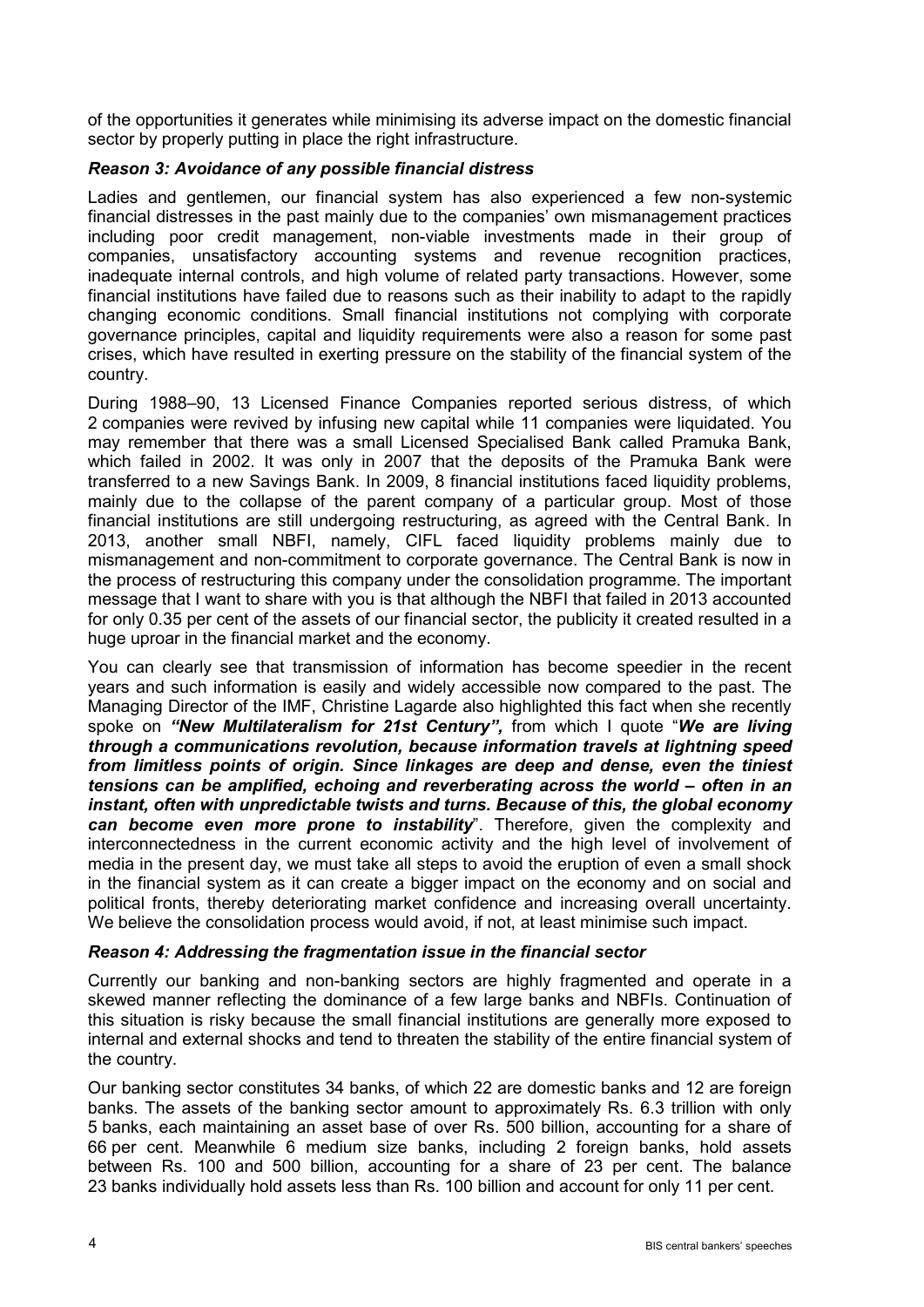The non-banking sector is highly fragmented and constitutes 58 NBFIs, of which 48 are Licensed Finance Companies while the balance 10 are Specialised Leasing Companies. The total assets of the NBFI sector amount to Rs. 750 billion. Similar to the structure of the banking sector, 13 large NBFIs, each holding assets over Rs. 20 billion, account for 74 per cent of the NBFIs market share. Meanwhile 13 per cent of the market share is accounted for by 8 NBFIs holding assets between Rs. 8 and 20 billion. The remaining 37 small companies, each holding assets less than Rs. 8 billion, account for only 13 per cent of the NBFI sector. Since the fragmented financial system is highly vulnerable to external shocks, consolidation would help to build a strong and stable financial system.

#### *Reason 5: Repositioning the financial sector for delivering a cost-effective service*

Ladies and gentlemen, as Sri Lanka is moving towards a higher growth trajectory, we will need a more focused financial sector with a higher contribution, particularly from the banking and non-banking sectors. Intermediation by the financial sector in a more productive manner is crucial for achieving a balanced and inclusive growth in the country. Recently, there was an interesting article in The Economist Magazine of 12 April 2014, captioned "*The Slumps that Shaped Modern Finance*". This article begins by raising the question "*What is mankind's greatest invention?"* It says, *"... it is nothing but 'Financial Contracts', merely because it has performed an indispensable role in human development, at least in the last 7,500 years, playing three important roles, the 'Economic Time Machine', the 'Safety Net' and the 'Engine of Growth'".* In order to provide an efficient service, the financial institutions need to consider the strategic repositioning of their organisations and expand businesses in a cost effective manner while improving the service delivery to deepen the public trust and confidence.

Currently, most financial institutions are dependent on short term funding, which increases the rollover risks, and this has to be addressed with priority by gradually shifting to long term funding, which provides greater stability to the entire industry. Further, when financial institutions become larger and more stable, obtaining international ratings and raising lowcost funds from international capital markets would be easy. Other challenges faced by the sector are lack of new technology in most financial institutions to be competitive in the industry while lack of staff training has resulted in efficiency and hence productivity has been stagnant. Therefore, it is essential to reposition the financial sector to improve productivity and deliver a cost-efficient service.

# *Reason 6: Improving compliance and governance in the financial sector*

As the regulator, the Central Bank also faces several challenges in regulating our highly fragmented financial sector today. Despite the continuous improvements we made to the regulatory framework in line with international best practices, non-compliance with Directions, rules and regulations, poor understanding of the regulatory framework, lack of prudent internal controls, absence of prudent risk management and dynamic strategic planning, and submitting unreliable information by some financial institutions have raised doubts in our minds about the corporate governance practices adopted by some companies. We believe consolidation programme will result in financial institutions being more transparent and be well-compliant with regulatory framework in the future.

Ladies and gentlemen, in order to address the concerns including the reasons I mentioned above, it was decided collectively by the Ministry of Finance and the Central Bank to strengthen the financial sector through consolidation. This is expected to be achieved by merging the financial institutions to create a sector with strong and dynamic institutions practicing good governance and catering to all sectors of the economy while being resilient to domestic and external shocks. Therefore, financial institutions need to put in place adequate capital and other buffers to prepare the Sri Lankan financial sector to further withstand business cycles without sacrificing investment potential in the future.

The move by Sri Lanka for financial sector consolidation at this juncture has been set out after careful consideration and assessment of the costs and benefits that would accrue to the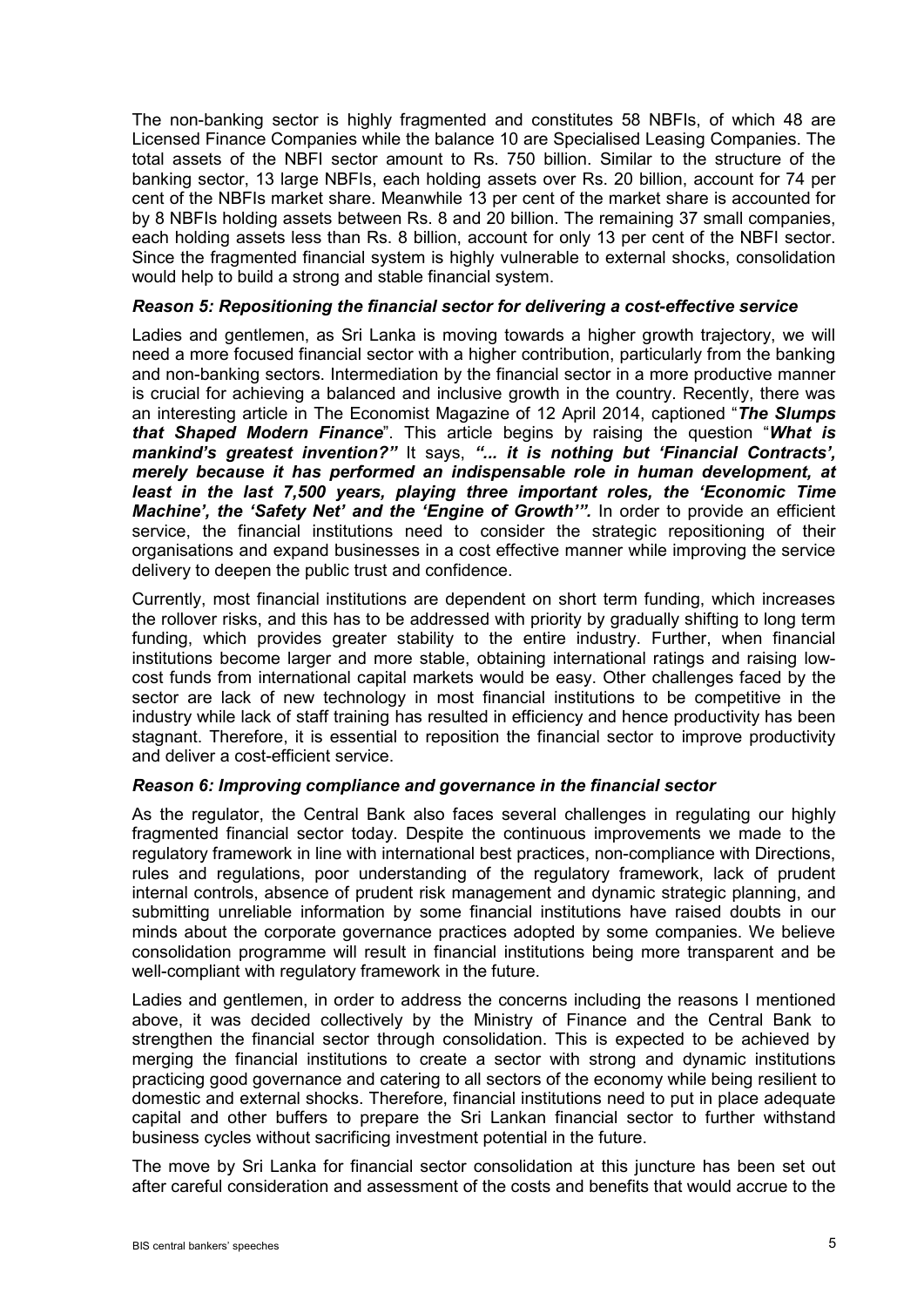country to achieve its national goal of accomplishing medium-term growth targets. As far as it has been established through research, a national policy on financial sector consolidation in other countries has been formulated and implemented only in response to a more damaging and widespread crisis in the past. However, the initiative by Sri Lanka to consolidate the financial sector is a unique paradigm, marking a record in global economic history, as this proposal is a prudent and forward looking regulatory move to prevent and minimise the costs of future crises. Recently, the Governor of the Reserve Bank of India, Dr. Raguram Rajan was in Colombo to attend the SAARC Governors' Conference and the Central Bank arranged a special evening presentation for him to deliver a lecture on the banking industry. There he reminded us, I quote, "*Regulators need to take right actions at the right time*". We believe the consolidation programme is the "*Right Action*" taken by the Central Bank at the "*Right Time*" to reform the Financial Sector in order to facilitate the rapid transformation of our economy.

Distinguished guests, the Government and the Central Bank believe the financial sector consolidation will result in cost efficiencies, productivity gains and improvements in corporate governance in the financial sector while enhancing the sector's contribution to uplift nationwide economic activity to facilitate the inclusive growth required for raising the country's per capita income to over USD 7,000 by 2020.

# **Part II: Financial sector consolidation: how?**

Ladies and gentlemen, let me now move onto the second part of the oration. Before explaining how we designed and executed the consolidation process, I thought I should share with the distinguished audience, the basis and the background to this process, which was designed to re-organise the structure in the financial system within the existing legal framework, while taking into consideration some global experiences. In this regard, I will talk on four areas: the role of the Central Bank; evolution of our financial system; global experience in consolidation; and the transition of the burden of financial crises from shareholder to tax payer.

#### *Basis 1: Central Bank's role in financial sector consolidation*

I would like to begin by explaining the role of the Central Bank in this process. As you all know, securing financial system stability is one of the core objectives of the Central Bank. In terms of Section 5 of the Monetary Law Act, the Central Bank is empowered to ensure financial system stability in the country. The importance of maintaining a sound banking system was also emphasised in the "*Report on the Establishment of a Central Bank for Ceylon*" by the Central Bank's founding Governor, John Exter. There he said, I quote, "*Banking is an economic activity which affects the public welfare to an unusual degree, it touches in one way or the other almost every phase of the country's economic life. Sound banking is essential to a healthy and vigorous economic development*". Accordingly, the Monetary Law Act together with the subsequent enactments of the Banking Act and the Finance Business Act have empowered the Monetary Board to issue Regulations and Directions to the banking and NBFI sectors with a view to ensuring financial sector soundness, protecting the financial institutions from any mismanagement and failures, and maintaining public confidence. Hence, I believe you can understand that the Central Bank has a pivotal role to play in steering this consolidation process in line with its key objectives and responsibilities as the policymaker and the regulator of the financial system of the country.

In this regard, the Central Bank's role in the financial sector consolidation process will be that of a pragmatic systemic risk mitigator, and a guide that encourages innovation in order to ensure the overall goal of financial system stability. The Central Bank's policies are forward looking and designed to balance global policies and adjust to sudden volatilities, and to preempt, as much as possible, any possible financial distress or any possible failures in the financial sector in the future. Within this scope, the regulatory framework will be further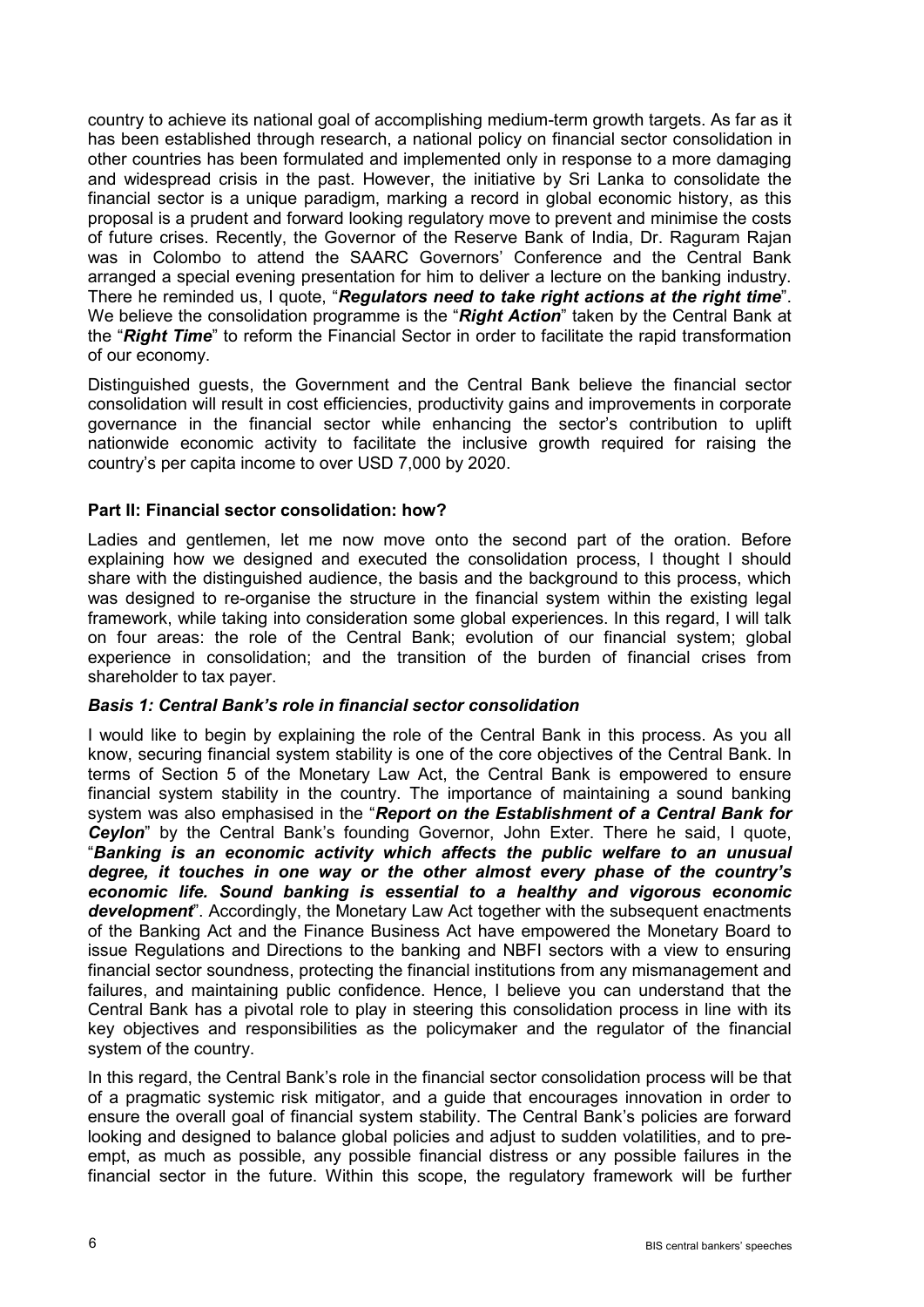improved to promote competition, develop sound and effective institutions, enhance operational aspects including IT and payment infrastructure, and foster a culture of innovation in the financial sector, thereby strengthening and maintaining financial system stability.

## *Basis 2: Evolution of the financial system of Sri Lanka*

Ladies and gentlemen, now I would like to briefly take you through the evolution of our financial system. Banks in Sri Lanka have been in operation for over 160 years while the NBFI sector has been a part of the economy for the last 80 years. Before the economic liberalisation in 1977, NBFIs carried out hire purchase and leasing business using their own funds or personally borrowed funds. Since the owners of such companies prudently managed their businesses and were cautious in lending, NBFI failures during pre-1977 era were extremely limited. The new economic policies in the post-liberalisation period gave rise to higher demand for credit from the private sector, which led the NBFIs to raise public deposits. However, lack of controls and regulations during that period limited the ability of the Authorities to move directly into the affairs of NBFIs.

With the commencement of operations of the Central Bank of Sri Lanka in 1950, the Bank Supervision Department was set up, and has since been entrusted with the responsibility of supervision and examination of banking institutions. The scope of functions of the Bank Supervision Department was extended with the enactment of the Control of Finance Companies Act, No.27 of 1979, to include the supervision of NBFIs. The Bank Supervision Department was entrusted with the responsibility of providing the public with the required confidence in the financial system and protecting the interests of depositors. In order to achieve this objective, the Department was charged with the duty of continuous supervision and periodic examination of all banks and NBFIs in Sri Lanka.

During the period 1986–1988, several finance companies showed some distress due to mismanagement of funds. This required the Central Bank to bring in swift reforms to maintain overall stability and efficiency of the companies in the non-bank financial sector of Sri Lanka. Accordingly, the Finance Companies Act, No. 78 of 1988 was enacted and the Department of Supervision of Non-Bank Financial Institutions was established at the Central Bank in late 1988. However, with the continuous and rapid development in the NBFI sector, the regulations effected by the 1988 Act became futile, despite the amendments made in 1991. Ambiguities in the supervisory powers in respect of the Licensed Finance Companies and inadequate regulatory framework to deter unauthorised deposit taking persons and institutions that existed in the Act compelled the Authorities to introduce a more effective legislation. Accordingly, Finance Business Act, No. 42 of 2011 was enacted addressing all prevalent concerns and lacunas of the Finance Companies Act.

With regard to the banking sector, the Banking Act was also amended from time to time, inter-alia, to introduce more prudential standards such as the amendments made in 1990, 1995, 2005 and 2006. These banking laws and regulations are regularly updated in line with the best practices in the industry, both locally and internationally, covering requirements, principles and guidelines issued by the "*Basel Committee for Banking Supervision*" of the Bank for International Settlements (BIS).

#### *Basis 3: International experience on financial sector consolidation*

Ladies and gentlemen, I would like to share with you the global experiences of financial sector consolidation. In formulating a consolidation model for Sri Lanka, we studied several consolidation models of other countries, as they were useful for us to fashion our programme in an effective manner. In Asia, following the Asian financial crisis, many countries consolidated their financial institutions successfully. However, in the Western countries, mergers and acquisitions in the financial sector were largely one-off, market driven arrangements, and no consolidation was recorded as a pre-emptive national policy even after the series of crises reported in their financial sectors. Let me highlight a few success stories of financial sector consolidation that have taken place in the Asian region.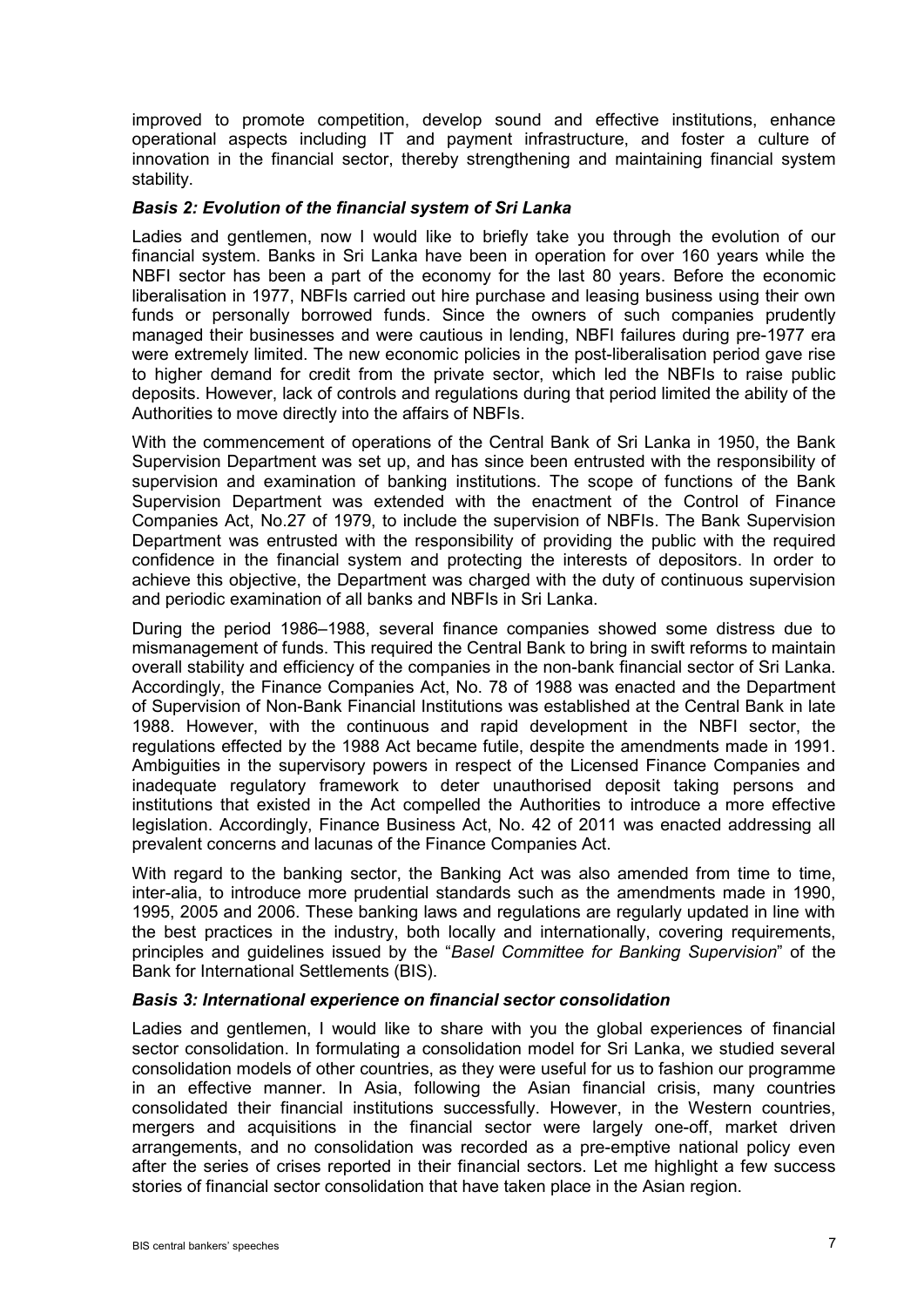*Malaysia:* Following the Asian financial crisis in 1997, Malaysia realised the necessity of having a strong and resilient financial system and accordingly initiated a merger programme to consolidate the financial sector. Within one year of the merger programme, the non-bank sector was strengthened and the number of NBFIs was reduced from 39 to 8. By 2000, 50 out of 54 banking institutions were consolidated into 10 banking groups and as of today, all finance companies have been merged with commercial banks. Successful reforms of the financial sector have further reinforced the strong fundamentals supporting a sound financial sector in Malaysia. It was observed that overall confidence and stability in the Malaysian financial sector was preserved during the recent global financial crisis underpinned by a strong and well regulated financial sector.

**Singapore:** Singapore consolidated its banks, leading to bigger and stronger banks whose interests were aligned to the long term interests of the economy. In early 2000, Singapore launched its bank consolidation process, together with the liberalisation of the banking industry. A major move in the local banking sector was the consolidation of the 6 local banking groups into the present 3 main local banking groups, thereby strengthening banks' capabilities, building efficient management teams and enhancing operational effectiveness. This move strengthened the economic viability of all banks, and provided Singapore with better services and a competitive edge not only in the region but also in the global context.

*Thailand:* In Thailand too, financial sector consolidation was initiated after the Asian financial crisis with the objective of improving the efficiency and transparency while reducing the number of smaller financial institutions. A restructuring package was introduced to consolidate the commercial banks and finance companies that were unable to recover by themselves. Further, competition and cost cutting have also been reasons that promoted consolidation. As the final outcome, the number of participants in Thailand's banking sector is projected to shrink.

Similar financial sector consolidation has been observed in several other Asian countries such as South Korea, Indonesia and the Philippines after the Asian financial crisis. This initiative has helped them to protect themselves from the recent global financial crisis that affected most of the Western world.

#### *Basis 4: Transition of the burden of financial crises from shareholder to tax payer*

Ladies and gentlemen, the history of global financial crises taught us that nature of crises have been changing and along with that the burden of such crises have shifted from shareholders to tax payers. The history of systemic financial sector crises dates back to the 18th century, to the banking sector crisis named as the *South Sea Crisis* in UK in 1720s. After the inception of the formal banking system, USA has reported a series of crises in their banking system from 1792 to the latest, the *Subprime Crisis* in 2008. During initial periods, the impact of these crises was local and their spillover effects were negligible. With the evolution of the global banking business, banks have gradually started to link with the other banks in tandem with the improvements in global trade and capital market developments. With this interconnectedness, a crisis in one particular bank or banks in a particular country began to spread and create crises in the regional and global financial markets. The first ever global financial crisis erupted in 1857 in the US. However, until the world's biggest slump, the *Great Depression* during 1929–33, Governments wanted financial systems to become stable by themselves, while the Governments' involvement with banks was limited to raising funds from banks for developing infrastructure and other public spending. There was no lender of last resort to look after the crisis-ridden financial institutions. However, following the *Great Depression*, new responsibilities were imposed on the Governments to ensure the stability of the financial system. As a result, since 1934, the burden of any financial crisis has fallen onto the tax payers of the country and involvement of Central Banks has increased in order to bail out failed financial institutions. This was aggravated further with the theory "*Too-Big-To-Fail*" (*TBTF*) popularised from early 1980s. In today's context IMF describes it as "*Too-Important-To-Fail*" (*TITF*), as most of the larger banks in the developed world became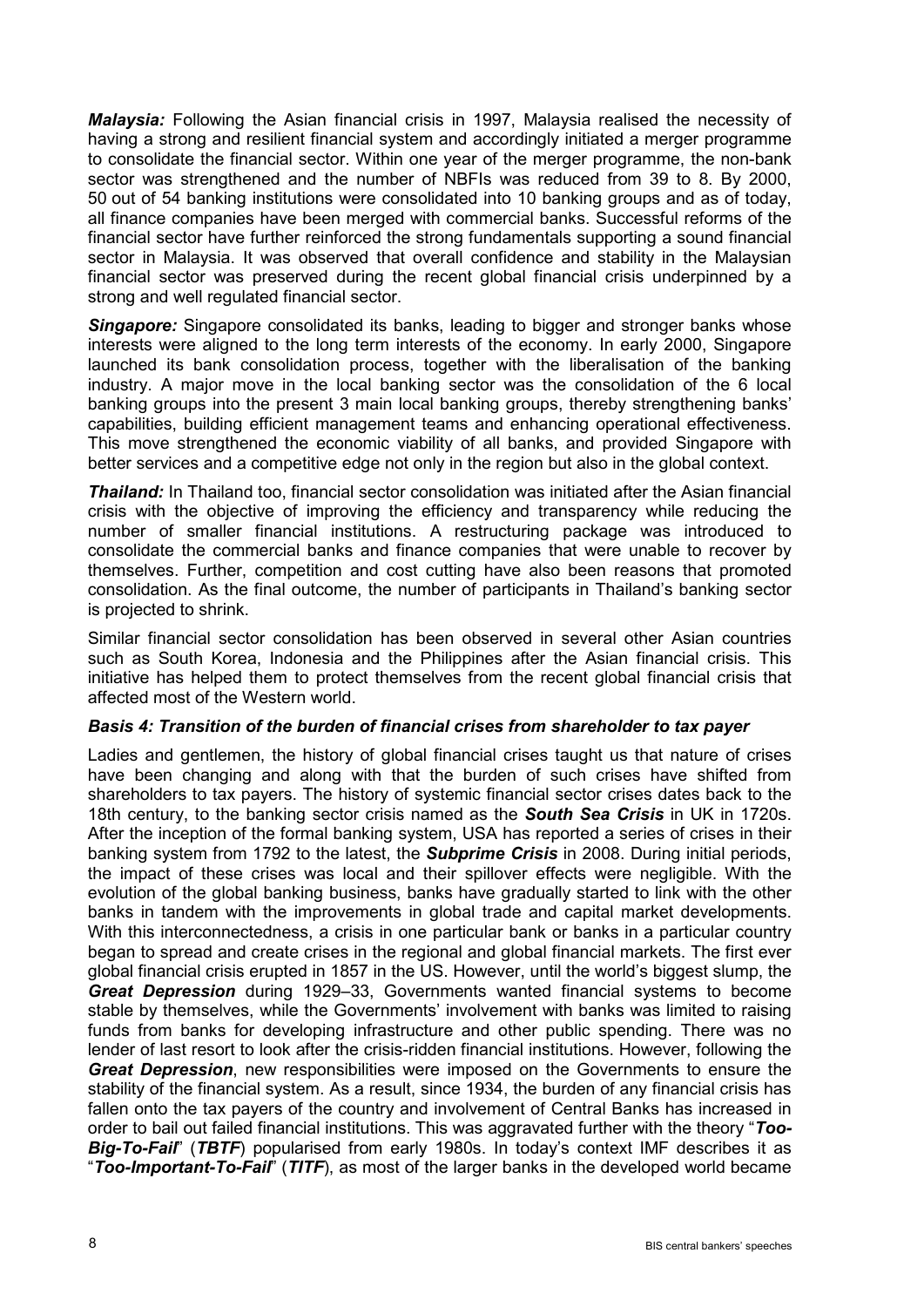too important with their integration in global market, and making the impact of such failures unbearable to respective countries as well as to the global economy. This has prompted other countries also to take every effort to protect systemically important financial institutions in their countries. In Sri Lanka, when the consolidation programme was introduced, there was some opinion that too big institutions would exert an increased burden on the regulator and the Government if they face any crisis situation. However, we have taken into consideration that concern and fashioned the consolidation policy through a modified regulatory framework to minimise such systemic consequences.

Ladies and gentlemen, having explained the basis and the background in which we fashioned our financial consolidation programme, let me now move onto explaining "How" we initiated, designed and executed the consolidation programme.

## *Step 1: Initiation of financial sector consolidation*

The Central Bank initiated the planning of the consolidation programme several years ago, and since then, a number of things have been done to bring it into reality, with procedures being carefully articulated for smoother implementation. As a result, in 2013, the Central Bank officially informed the Ministry of Finance, through a Budget Proposal, of the need for a strong and dynamic financial sector, by consolidating the institutions in the banking and nonbanking sectors in a prudent manner to ensure enhanced financial system stability and to spearhead economic growth.

To support this initiative, His Excellency the President, in his Budget Speech on 21 November 2013, proposed to grant special tax concessions for expenditure incurred by banks and NBFIs, if they merge with, or acquire one or more financial institutions. Further, in view of providing better financial services for the development activity of the country, His Excellency proposed that two development banks, that is, NDB and DFCC be merged, for which too, qualifying payment status would be granted.

Ladies and gentlemen, as the Central Bank is charged with the duty of securing financial system stability by its mandate, the major responsibility of implementing the consolidation programme announced by His Excellency the President was entrusted to the Central Bank. Further, in order to meet the funding requirements for the implementation of the consolidation programme, the Monetary Board approved a budgetary allocation from the Central Bank.

#### *Step 2: Setting up the "Financial Sector Consolidation Unit" at the Central Bank*

The "*Financial Sector Consolidation Unit*" of the Central Bank, in general referred to as the "*Consolidation Unit*" was formed to design a strategy to catalyze the consolidation process and to spearhead the structural changes necessary for strengthening the financial sector. The Consolidation Unit is headed by the Assistant Governor of the Central Bank in charge of financial system stability with high-ranking officers of Bank and Non-Bank Supervision Departments appointed as members. A Technical Assistance Team representing expertise in the areas of accounting, auditing, banking, legal and regulation was also appointed to assist the Unit.

The Consolidation Unit is responsible for drawing up the Road Map to facilitate the envisaged outcome, providing guidance to the banking and NBFI sectors to ensure that its implementation will be smooth, effective and generate synergies to the financial system. The Unit is expected to liaise with all other stakeholders, such as Ministry of Finance, Inland Revenue Department, Securities and Exchange Commission, Colombo Stock Exchange, Registrar of Companies and Panel of Auditors, to facilitate the expeditious implementation of the consolidation process. Further, the Unit is also required to submit papers to the Monetary Board to obtain necessary approvals for the consolidation model of each Bank and NBFI on a case by case basis and to apprise the Monetary Board on the progress of the consolidation programme on a periodic basis. In addition, the general public too is kept informed of matters relating to consolidation through regular press communiqués to ensure maintaining the transparency of such policy measures as well as the public confidence.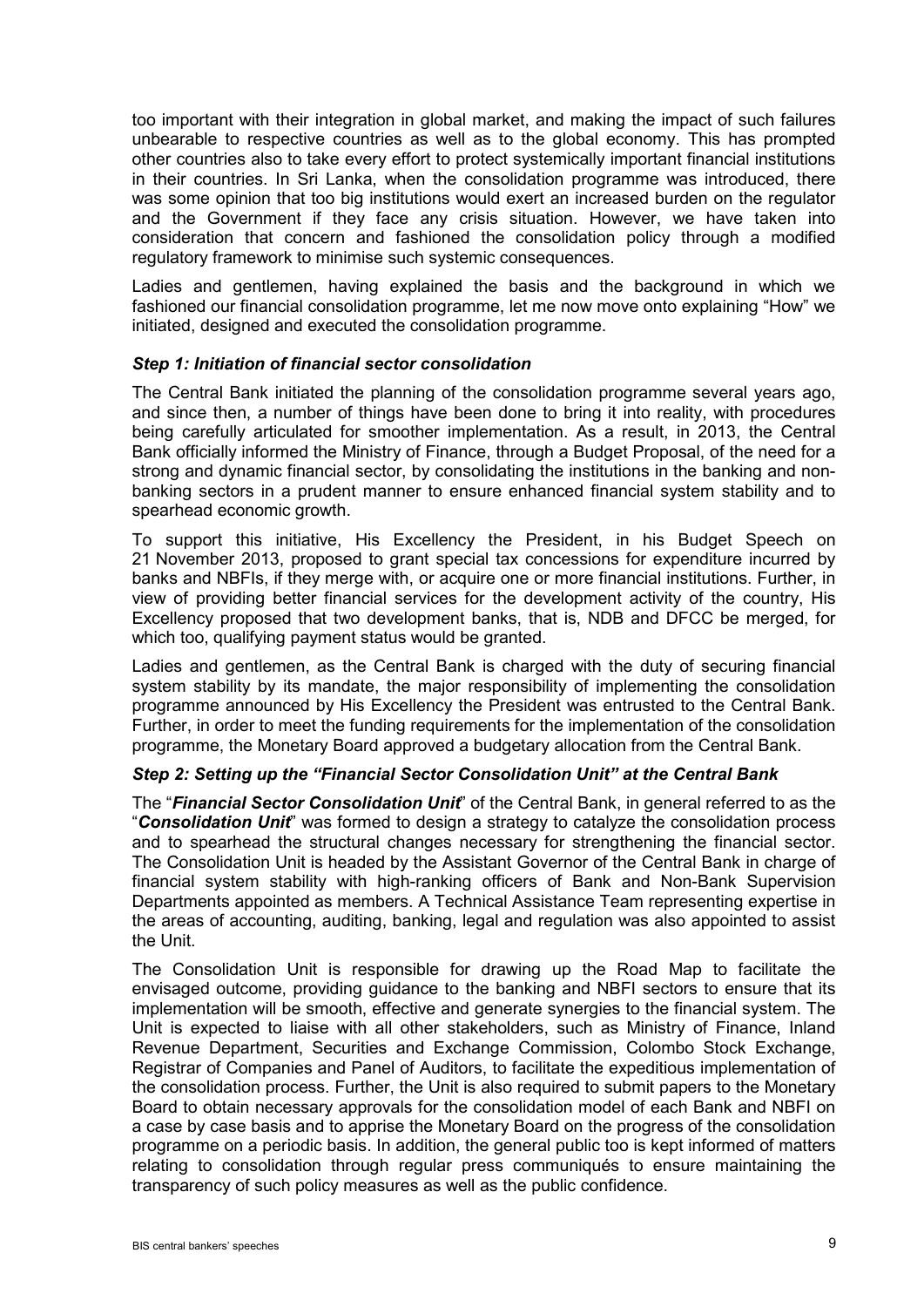Meanwhile, the Technical Assistance Team is entrusted with several duties including evaluating the consolidation proposals, studying and recommending solutions on technical aspects, particularly on legal, accounting, banking and tax, formulating guidelines to facilitate the consolidation process and arranging funding through the "Sri Lanka Deposit Insurance and Liquidity Support Scheme" (SLDILSS). The service of this internal Technical Assistance Team is highly rewarding, since, if such assignments were to have been outsourced, it would have taken a longer time period in addition to having to incur exorbitant consultancy fees.

### *Step 3: Preparing the master plan for financial sector consolidation*

The Master Plan on the financial sector consolidation was prepared by the Consolidation Unit with the objective of developing a strong banking and NBFI sector with enhanced resilience to internal and external shocks in order to cater to the growing demands of the economy. Let me now explain the key components of the Master Plan.

## *First: Institution-wise strategies*

We have designed a comprehensive strategy for the banks and NBFIs to transform their institutions to cater to the future needs while maintaining the stability of the system. Under this broader strategy, we have sector-specific strategies, designed separately for state banks, other domestic private sector banks, foreign banks and NBFIs.

# *Banking sector*

Under the consolidation programme, the bigger banks in the sector are permitted to benefit largely from organic growth while the mid-tier banks are expected to strengthen their financial viability and grow through consolidation. As larger banks grow, it will be difficult for smaller banks to remain competitive, and therefore, small banks are encouraged to merge with strong partners. The outcome of the consolidation in the banking sector is expected to result in a sector where at least 5 Sri Lankan banks will have assets of over Rs. 1 trillion with a stronger regional presence by 2016, while domestic banks, which hold assets less than Rs.100 billion now will have to increase their asset base above Rs.100 billion through consolidation by 2016. Further, as the Sri Lankan economy's investment ratio is expected to be maintained at over 30 per cent of GDP, there will be an increasing demand for investments within the country. However, the 2 banks with development banking focus in Sri Lanka, namely, the National Development Bank PLC and DFCC Bank with DFCC Vardana Bank Ltd., are still not as big as the economy requires them to be to cater to the current and future needs of the economy. Therefore, these 3 banks will be merged so that the resulting entity would be large enough to comfortably raise long-term capital from domestic as well as international markets and cater to the growing demand for investments by both the private and public sectors.

We believe the State Banks have to contribute more towards building a strong and dynamic banking sector. Therefore, the two large state commercial banks, Bank of Ceylon and People's Bank, are encouraged to operate with higher levels of capital and conduct private banking on a wider scale. Further, these banks are expected to strengthen their off-shore banking operations and grow and expand towards a stronger regional presence. We have encouraged the National Savings Bank to broad-base their banking activities to contribute to the economy on a larger scale while, the *Pradeshiya Sanwardhana Bank* (the regional development bank of the country) is encouraged to serve the niche market of microfinance, targeting inclusive growth in the provinces. Meanwhile the other smaller state owned banks are encouraged to merge with the bigger state banks or with one another, and play a more cohesive role, since at present these banks account for just around 1 per cent of the market share.

Foreign banks operating in Sri Lanka are expected to demonstrate greater involvement, and make a useful contribution to the economy. Larger foreign banks are expected to further strengthen operations and display greater enthusiasm in private banking, off-shore banking, infrastructure financing and support emerging new economic areas of interest such as the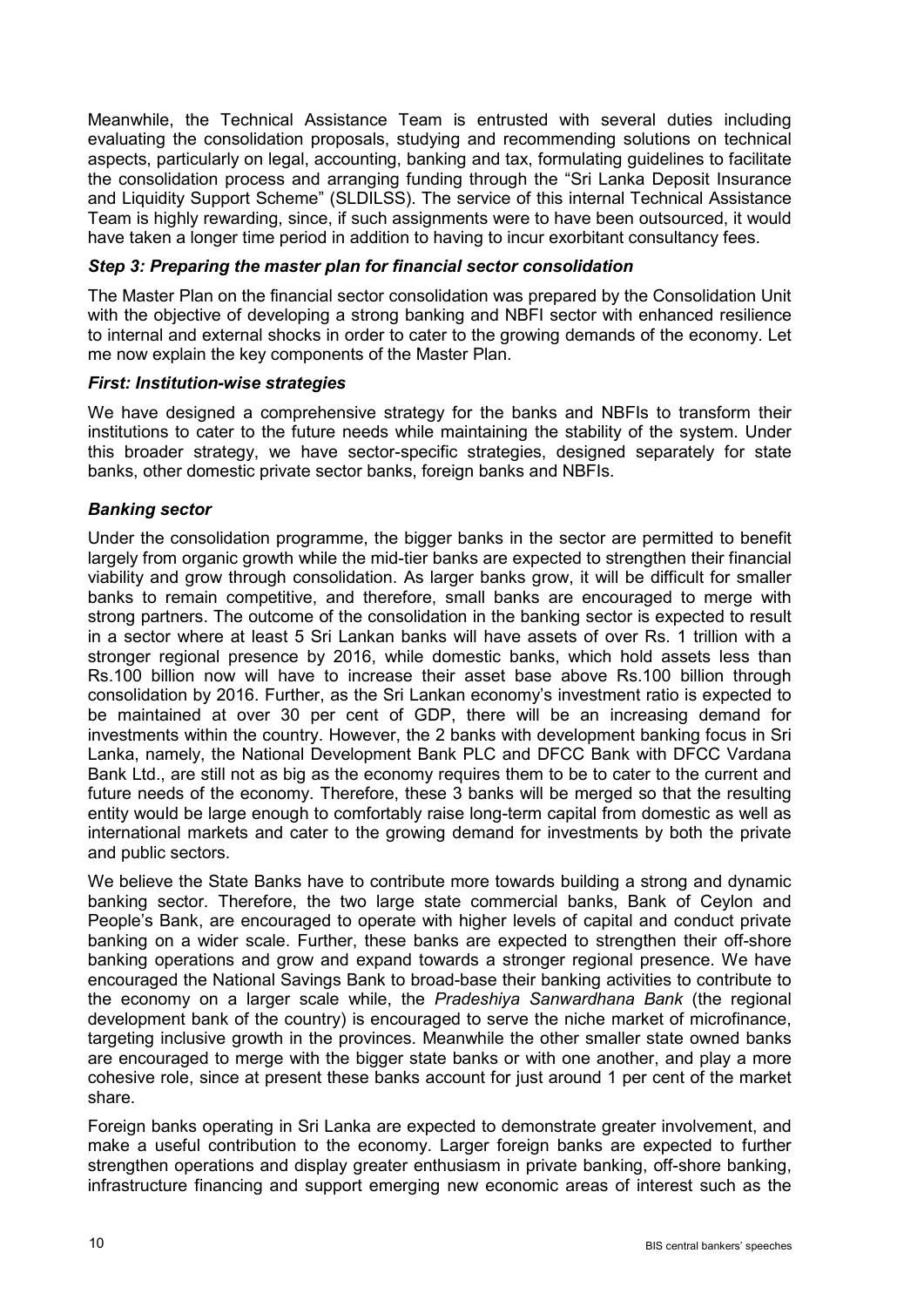Strategic Hubs identified in the Government's development initiative. Meanwhile, smaller foreign banks are expected to develop new strategies to grow, and to increase participation in the domestic economic activity through expansion of the necessary skills and product development thereby enhancing their value addition in the economy.

### *Non-bank financial institution sector*

One of the objectives of the consolidation plan is to fashion out an NBFI sector that comprises of a smaller number of strong NBFIs, which are fully compliant with the Central Bank's regulatory framework. On completion of the consolidation, we expect about 20 standalone NBFIs, of which at least 3 would specialise in microfinance business, and each NBFI would own an asset base of over Rs. 20 billion by 2016. Although there has been some criticism that this would lead to an oligopolistic market where lending rates would be high while deposit rates would be low, the post consolidation NBFI sector with the increased quality and quantity of capital is expected to have improved loss absorbency capabilities and enhanced resilience to internal and external shocks, and with such improvements, these NBFIs will be able to attract low cost, long term funds from the market in the form of deposits and debt. Further, in order to be competitive, NBFIs have to improve cost efficiencies, diversify their businesses, be ready to deal with market volatilities, and be able to manage risks in an integrated manner. Finally, following the consolidation, NBFIs are expected to have improved governance and fit and proper management teams capable of running the entities efficiently and competitively.

We all know our NBFI sector is highly fragmented. Therefore, the usual question posed to us is "*What is the ideal size and type that fits best for the industry to face future challenges*". To answer that, we carried out an assessment of the sector and accordingly all NBFIs were divided into two groups based on two quantitative criteria, i.e., the level of assets and capital base, and one qualitative criterion, i.e., compliance with the regulatory framework of the Central Bank. These two groups were named, "*Category A*" and "*Category B*". Accordingly, NBFIs with an asset base above Rs. 8 billion and a core capital above Rs. 1 billion, and are well-compliant with the regulatory framework are grouped into Category A, while, the rest of the NBFIs are grouped into Category B. Considering the criterion thresholds, Category A companies are believed to be NBFIs fit to continue in the industry. At the beginning of 2014 when such grouping was done, there were 19 NBFIs under Category A while Category B consisted of 39 NBFIs. Further, considering the groups of companies, as some groups were running with more than 1 NBFI, there were 13 groups of companies falling into Category A, while 36 groups were in Category B.

Under the consolidation approach for NBFIs as stipulated in our Master Plan, local banks and Category A NBFIs are encouraged to acquire upto 3 Category B NBFIs, while all Category B NBFIs are required to merge with local banks or Category A NBFIs, or merge among themselves, so that they fulfill conditions to become Category A NBFIs. Further, where groups of banks and NBFIs have multiple NBFIs in that group, we have requested such NBFIs to be merged so that only 1 NBFI would remain in the group. It was decided to permit banks to operate a newly acquired NBFI as a subsidiary considering the structural, operational and cultural differences that exist between these two types of financial institutions. Further, in the case that a bank or Category A NBFI acquires a negative net worth Category B NBFI and requires additional capital infusion, we will provide an equivalent amount of funding support to the acquiring entity through the SLDILSS.

# *Second: Capital enhancement plan*

Ladies and gentlemen, one of the key factors underpinning the stability in the financial sector is capital, which needs to be maintained at adequate levels to absorb unexpected losses. Capital is required to be increased gradually in order to ensure that sufficient buffers are built during good times to strengthen resilience of the financial sector for such capital to be drawn down during bad times. Also, under the Basel III requirements in the run-up to 2019, the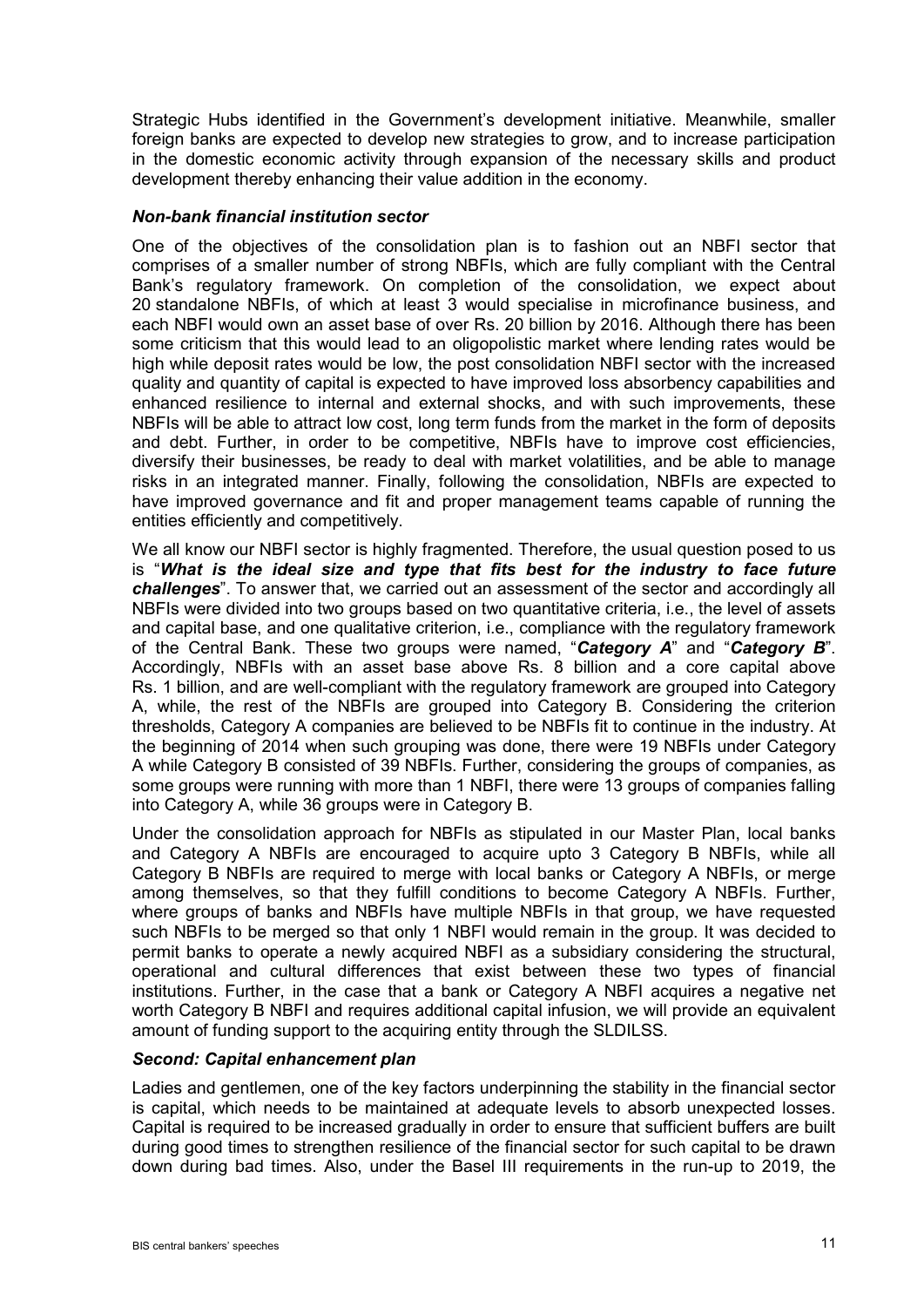quantity and quality of capital needed to be maintained is higher to meet the regulatory requirements of core capital and leverage ratios.

Under the capital enhancement plan, the Central Bank will increase the entry capital requirement for new banks incorporated in Sri Lanka from its current level of Rs. 5 billion to Rs. 10 billion, commencing 2016. Meanwhile, for existing banks incorporated in Sri Lanka, commencing 2016, minimum Tier I capital requirement will be increased for Licensed Commercial Banks and Licensed Specialised Banks from Rs. 5 billion in 2015 to Rs. 10 billion, and from Rs. 3 billion in 2015 to Rs. 5 billion, respectively. However, branches of Foreign Banks operating in Sri Lanka are excluded from the capital enhancement requirement as they have backup funding arrangements from their parent banks. Similarly, the NBFIs are required to enhance the core capital from Rs. 400 million in 2014 to Rs. 1.0 billion by 2015 and further to Rs. 1.5 billion by 2018.

# *Third: Human resources aspects*

Ladies and gentlemen, managing the concerns of employees and winning their confidence and support for the consolidation programme is very important for the smooth execution of this process. The Central Bank has informed all financial institutions involved in the consolidation programme that this process should not adversely affect the staff of the respective financial institutions. In this regard, the Central Bank has ensured that staff will not be forcibly retrenched as a result of this process and that the salary of no employee will be reduced from that which prevailed at end 2013. Also, financial institutions were encouraged to appoint competent Human Resource Consultants to perform independent reviews on senior management, while the Central Bank decided to keep the staff unions informed of the consolidation process to minimise any confusion in the minds of the employees.

## *Fourth: Revival plan for cash-strapped NBFIs*

In our consolidation strategy, a common merger and acquisition plan was designed for wellrun financial institutions. However, there are few finance companies facing liquidity constraints. For such companies, we introduced revival plans on a case by case basis so that public confidence will be restored and financial system stability will be sustained. Under this revival plan, the Central Bank decided to provide supplementary long-term concessional funding facility through SLDILSS for any new investor or financial institution, which acquires or merges with any cash-strapped NBFI, so that operations of such NBFI could be revived and restructured without weakening the financial position of the acquirer. The liquidity support would be granted on a case by case basis after a careful assessment of the financial position and business restructuring plan of the cash-strapped NBFI by the Central Bank. In tandem with the SLDILSS, the Central Bank may direct the existing shareholders to infuse fresh capital, or invite a strategic investor to acquire a strategic stake in the financial institution through an infusion of new capital.

# *Step 4: Implementing the financial sector consolidation plan*

Ladies and gentlemen, let me now take you through the implementation process of the consolidation plan. The implementation was structured under 4 phases, of which 2 phases have already been completed while the third phase is progressing now. Let me briefly explain to you the accomplishments made under the first 3 phases and our plans under the final phase of the programme.

# **Phase I (from 17 January to 31 March 2014)**

#### *Action 1: Unveiling of the master plan and meetings with the Boards of Directors*

As the starting point to the execution of the consolidation programme, the *Master Plan on Consolidation of the Financial Sector* was unveiled by the Governor on 17 January 2014, giving the necessary guidance to the banking and NBFI sectors on the way forward. This special forum was attended by the Chairpersons and the Chief Executive Officers of all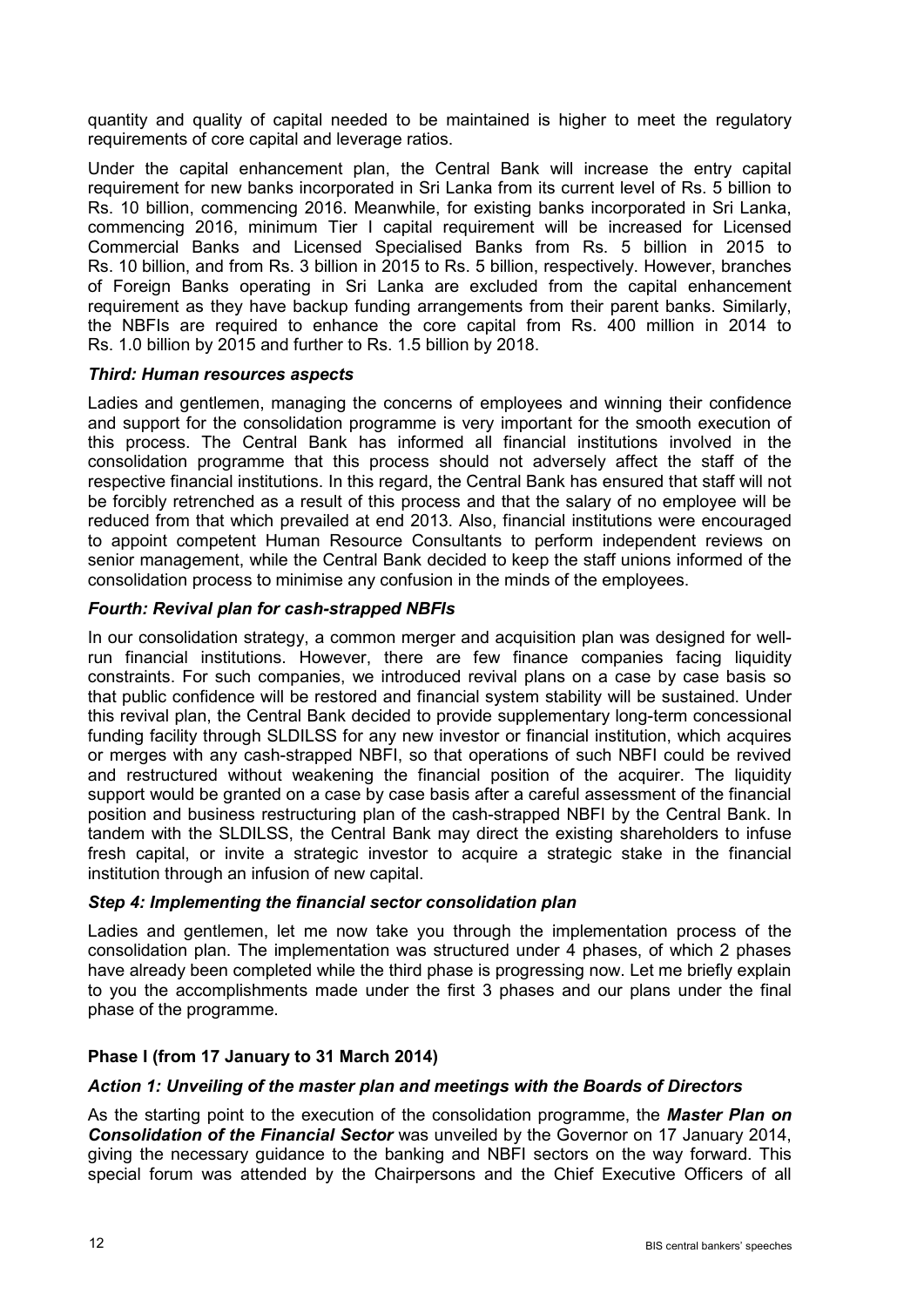banks and NBFIs, and all other stakeholders. The Central Bank requested all banks and NBFIs to continue a close dialogue with the Central Bank and obtain guidance if the need arises and also to submit their preliminary proposals regarding the consolidation plan by 31 March 2014.

Following the above forum, the first round of one-on-one meetings were held between 17 and 23 January 2014, with the Boards of Directors and senior management of banks and NBFIs, chaired by the Governor, to discuss their business plans under the newly announced plan and further clarify specific issues pertaining to particular institutions.

## *Action 2: Communicating the mandate and time frame*

In line with the objectives of the financial sector consolidation programme, we provided the banks and NBFIs with a mandate to form internal steering committees to ensure a strategic fit by choosing a suitable partner and to ensure smooth transition to the new arrangement so that the process would ultimately generate synergies in the industry. Further, the relevant banks and NBFIs were requested to align their immediate future business expansion, new recruitments and other capital expenditure with the new developments and to submit periodic progress reports to the Consolidation Unit. We also requested the banks and NBFIs to formulate strategies to work in line with the time frame suggested by the Central Bank, which basically requires all consolidation plans to be submitted by 30 June and completed by end of 2014. Although this time frame was subject to criticism by some, we simply know by practice that unless we have a reasonable deadline, no plan would be effective. However, we maintained some flexibility in the time frame for the completion of mergers and acquisitions that are of a complex nature.

## *Action 3: Setting the system to manage confidentiality*

We all know that consolidation involves mergers and acquisitions of financial entities, which require clear understanding about the partnering entity. Since financial information of individual entities is highly sensitive and confidential, the Central Bank designed a set of legal documents for such entities to maintain the confidentiality of the information. Accordingly, several legal documents pertaining to the consolidation plan were drafted. These legal documents were then approved by the Monetary Board and were subsequently put in use in proceeding with the consolidation plan.

### *Action 4: Communication policy and public awareness programmes*

The success of the consolidation programme would largely depend on the public confidence in the same. Since the media plays a very active role today, we decided to issue press releases on a monthly basis commencing January 2014 to update all stakeholders involved in the consolidation process as well as the general public. In addition, the Governor, the Consolidation Unit and the senior officials of the Central Bank participated at many knowledge sharing events and conducted presentations on the subject of consolidation.

# **Outcome of phase I**

Under the first phase, all domestic banks and NBFIs submitted their initial consolidation plans as agreed by end March 2014. In addition, all foreign banks too submitted their respective medium-term business expansion plans within the stipulated timeframe.

# **Phase II (from 1 April to 31 July 2014)**

#### *Action 1: Appointment of panel of auditors for conducting independent valuations*

The most critical and sensitive task that had to be undertaken during the initial stage of the consolidation process is the preparation of an accurate status and valuation report of all Category B NBFIs. To fulfill this task, the Central Bank appointed 9 qualified external audit firms, referred to as "Panel of Auditors", to conduct independent and professional audits and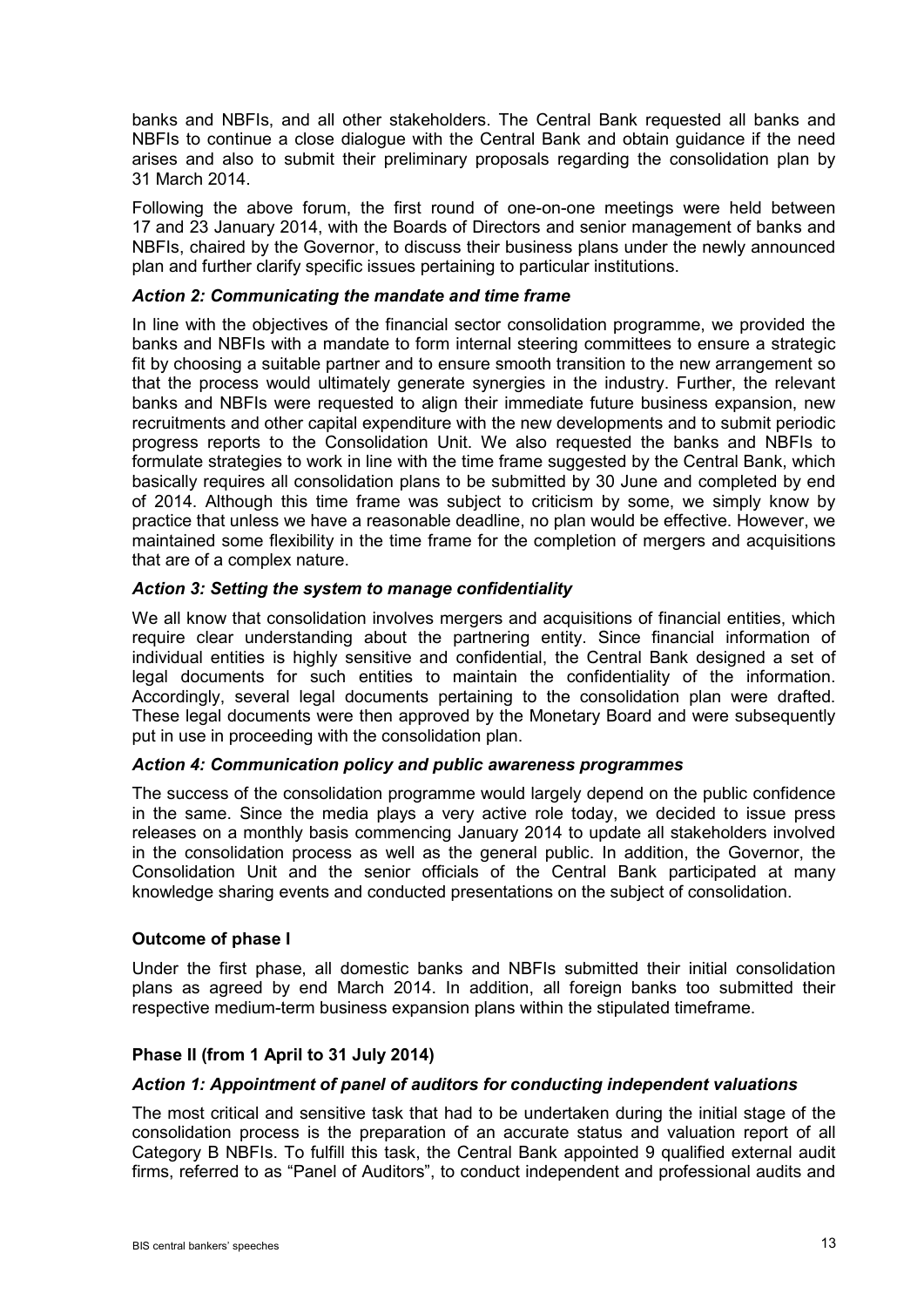to undertake and complete information memoranda (IMs), due diligences (DDs) and valuation exercises in respect of the financial institutions that are to be merged or sold. Such reports are expected to be prepared under the highest standards in terms of professionalism and ethics, accepted norms and best practices. In order to ensure independence and objectivity of such reports, the Central Bank has decided to meet the expenses on professional fees to the auditors. Valuation of business were done based on 3 agreed methods, namely, price to earnings, price to book value and residual income approach which is for negative net worth companies. In addition, *"Dispute Resolution Committee"*  comprising 4 members from the Panel of Auditors was appointed to resolve issues relating to DDs and valuations.

# *Action 2: Making available the IM, DD and valuation reports to prospective buyers*

To facilitate making investment decisions, the IMs, DDs and valuation reports that were prepared by the Panel of Auditors for Category B NBFIs were made available to prospective buyers, after signing the Non-Disclosure Agreements (NDA). Based on the company valuations carried out by the Panel of Auditors, the Consolidation Unit prepared a methodology to arrive at a realistic and reflective average price multiple, which was informed to the potential investors. We also advised them that a premium or a discount may be applied to this multiple depending on the strengths and weaknesses of the selling NBFI. Further, we informed the Panel of Auditors to continue their service for transaction management and finalisation of deals. In addition, the Panel of Auditors was requested to arrange data room facility for prospective buyers to get more information and clarifications on the DDs and to assist them in their decision making process.

## *Action 3: Preparation of guidelines on the proposed tax benefits*

His Excellency the President in his Budget Speech 2014 granted special tax concessions for financial institutions involved in the consolidation process. Accordingly, the Inland Revenue (Amendment) Act, No. 8 of 2014 and Value Added Tax (Amendment) Act, No. 7 of 2014 have been enacted by the Parliament giving effect to the budget proposal on financial sector consolidation. In terms of these amendments, the Central Bank has been empowered to issue guidelines to provide tax concessions on cost of acquisitions. Accordingly, the Central Bank has drafted the guidelines in consultation with the Ministry of Finance, the Inland Revenue Department and the Panel of Auditors. These draft guidelines were approved by the Monetary Board, and have been submitted to the Ministry of Finance and Planning for their concurrence.

#### *Action 4: Regulatory coordination*

There are several public institutions involved in the merger and acquisition process of listed and unlisted financial institutions. Therefore, the Central Bank had several discussions with all such institutions including the Securities and Exchange Commission of Sri Lanka, Colombo Stock Exchange, Inland Revenue Department and Registrar of Companies to facilitate the companies in the consolidation programme to fast track the process.

#### **Outcome of phase II**

Most of the banks and NBFIs submitted their respective confirmed merger proposals by 30 June 2014, while only a few financial institutions did not have firm plans due to certain reasons and were in need of additional time to finalise their respective plans. In order to resolve issues related to these banks and NBFIs, the second round of one-on-one meetings, chaired by the Governor of the Central Bank, were held between 11 and 22 July 2014. At these meetings, matters relating to the delays in arranging mergers and acquisition were discussed and financial institutions were provided with appropriate guidance to manage the consolidation process. Accordingly, all NBFIs who had not confirmed their consolidation plans were requested to submit their final plans at their earliest.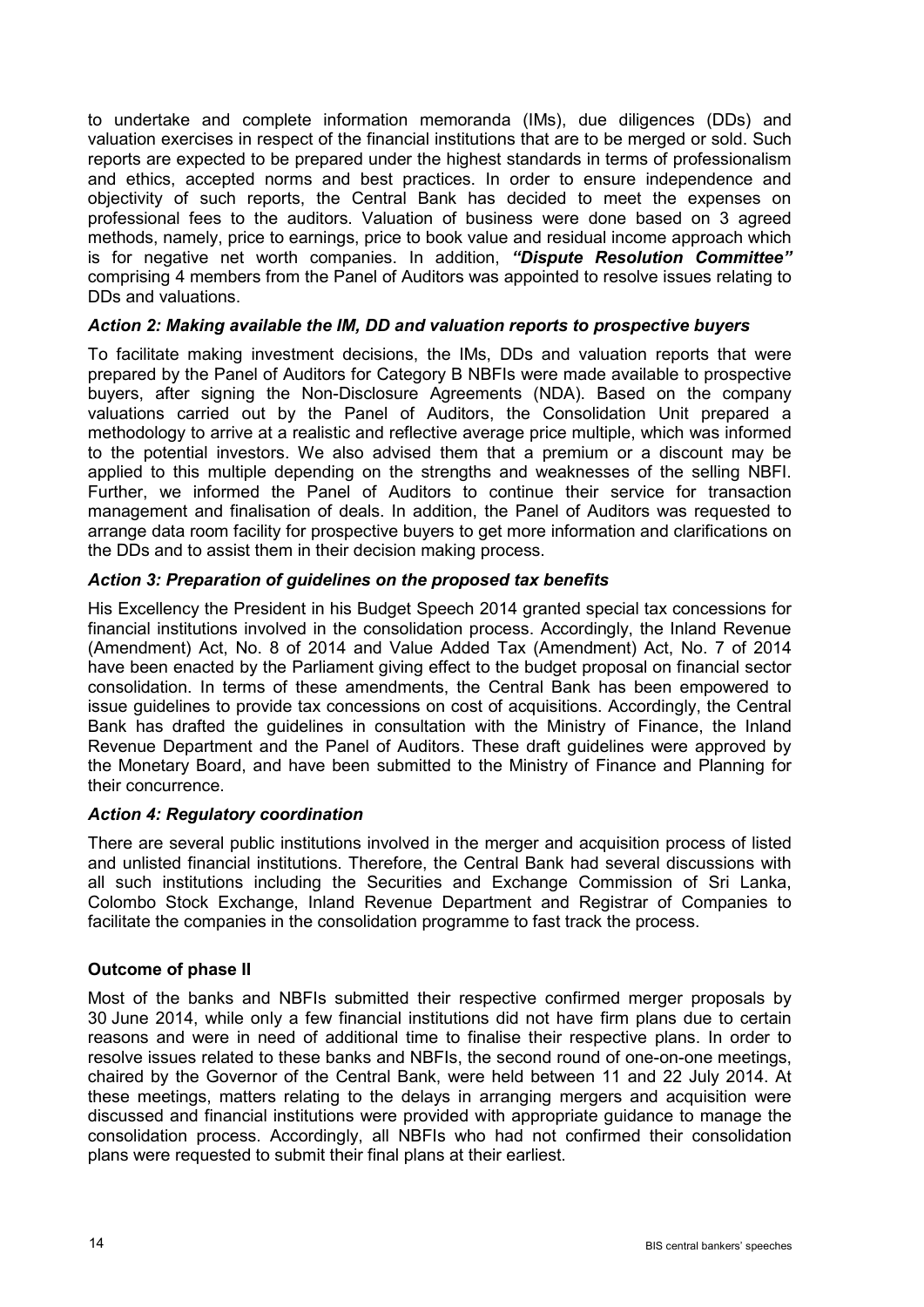# **Phase III (from 1 August to 31 December 2014)**

#### *Action 1: Revisiting and modifying the regulatory framework*

As we move onto a new platform of maintaining financial system stability with a set of relatively larger financial institutions under the transformation process of the domestic economy as well as the global economy, we feel that existing Directions, and Rules and Regulations that were used to assess the compliance of the banking and non-banking institutions too need to be revisited and modified in accordance with the financial sector consolidation programme. Accordingly, two internal committees have been officiated by the Departments of Supervision of Banks and Non-bank Financial Institutions to study the existing regulatory framework and propose changes in line with international best practices. The recommendations of these committees are expected to be submitted to the management of the Central Bank by end 2014.

#### *Action 2: Reviewing consolidation plans and meetings with the Boards of Directors*

In September 2014, the third round of meetings were held between the Consolidation Unit and the Boards of Directors of a few selected NBFIs to have a closer dialogue about their progress on the merger and acquisition plans. At these meetings, the Unit discussed in detail about the issues hindering their action in progressing with the consolidation programme, and provided them with necessary guidance for resolving the prevailing issues with a view to facilitating the expeditious implementation of their merger plans.

## **Phase IV (from 1 January to 31 March 2015)**

In the fourth phase of the consolidation programme, we expect to complete the mergers and acquisitions by addressing post-merger issues. Further, we will assist and facilitate the parties to resolve any concerns that have emerged during the merger process. The modified regulatory framework too is expected to be issued at the beginning of 2015, and awareness programmes will be conducted to educate the key management personnel and staff of the financial institutions on the same.

#### **Overall progress of the consolidation programme**

From the inception of the financial sector consolidation programme in January 2014, the progress made so far by the banks and NBFIs is commendable. As of mid-September 2014, 8 Banks and 29 NBFIs have confirmed their merger and acquisition transactions under the consolidation programme while a few cash-strapped NBFIs are progressing under the restructuring process. In addition, 4 banks and 4 NBFIs are in the process of finalising their consolidation plans. The Consolidation Unit strongly believes that the Central Bank is in a position to meet the original time plan set for end 2014 for the completion of the consolidation process.

#### **Conclusion**

Ladies and gentlemen, let me now conclude my oration by emphasising on a few points. We all know that consolidating a diverse group of financial institutions is a very complex process and a challenging task. Sri Lanka has followed a very novel model in reforming the financial sector in a non-crisis environment, which gives us the comfort to resolve these complex issues smoothly. Today, our programme has gained commendable recognition from local as well as international agencies including IMF, World Bank, ADB and international rating agencies. The success of this financial sector consolidation is entirely dependent upon the proper planning, appropriate guidance, coordinated execution, uninterrupted support from all stakeholders and the extensive awareness campaigns conducted to educate all stakeholders including the general public.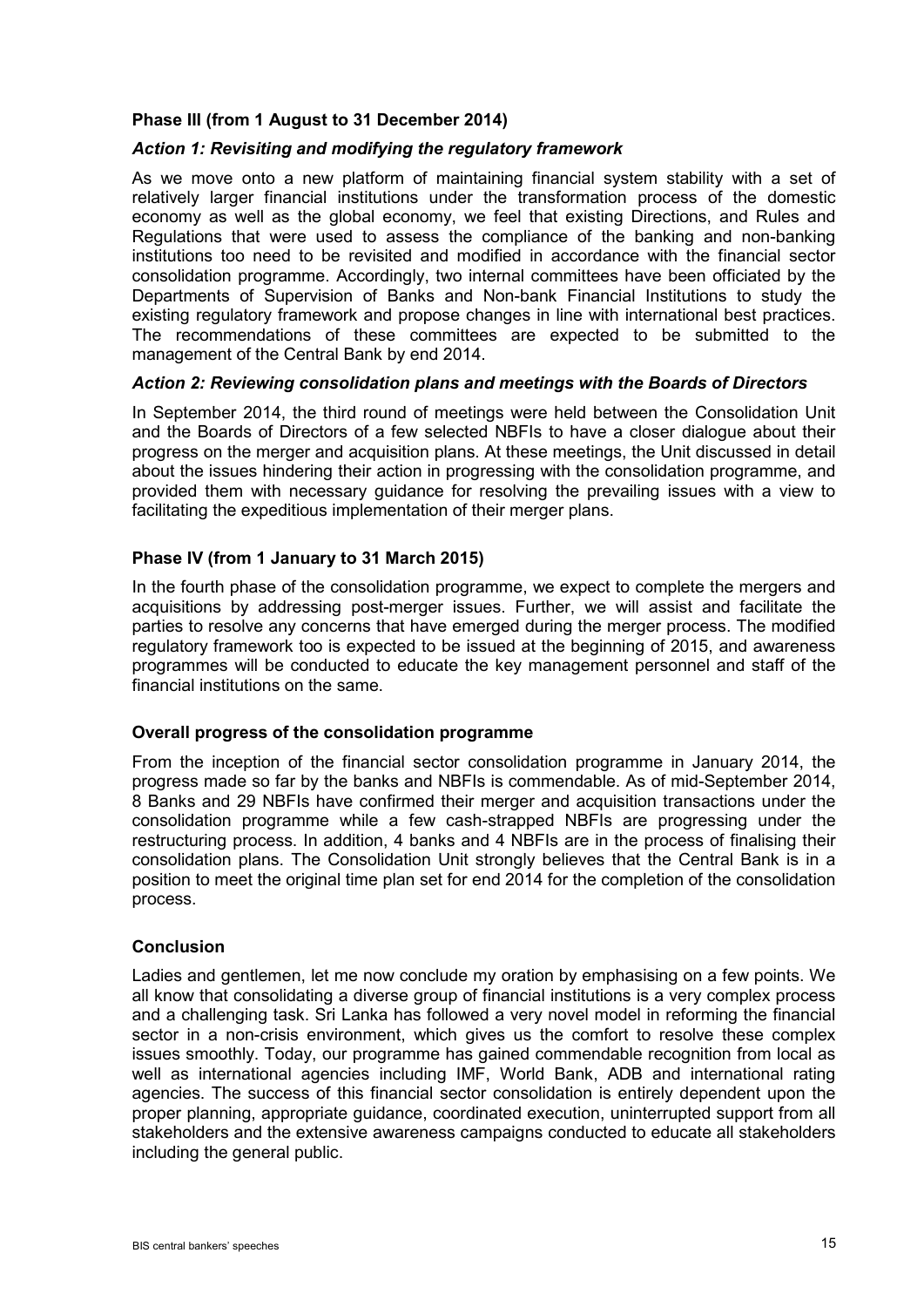We are now in the middle of the consolidation programme and the Central Bank intends to complete the programme by end March 2015. However, considering the complexity of the merger and acquisition models of some companies, flexibility would be granted on a case by case basis to ensure smooth transition. After the successful completion of the consolidation programme, the Central Bank expects to work more closely with the financial institutions in order to maintain the right balance in the regulatory system. Let me remind you of a very important advice given by the Central Bank's founding Governor, John Exter, I quote, "*Good Central Banking is less good law than good practice*". The same principle was endorsed in a different way by the Governor, Reserve Bank of India in his presentation made at the Central Bank last month, I quote, "*The more you punch on the regulatory parts of the Banks, the more risks will go to the shadow part of the financial system*". Therefore, let us continue our cordial relationship with the financial institutions as we may make our influence felt more effectively through the enhancement of usual interactions with financial institutions rather than through exercising all of the Central Bank's powers conferred under the Monetary Law Act. Members of financial institutions, we solicit your maximum attention to maintaining the stability of your own institution in order to ensure the overall stability in the financial system of the country.

Honourable Minister and distinguished guests, our financial sector consolidation programme is a forward looking programme designed to monitor, identify and track the sources of systemic risk over time to ensure financial system stability. This programme will change the financial landscape of the country by transforming the financial institutions to be stronger and more resilient institutions, which can support the expected *quantum leap* of our economy. At the same time we encourage them to penetrate regional and global markets. In addition, we expect to develop a vibrant offshore financial market in Sri Lanka and a reputed arbitration centre in Colombo on financial sector issues. By 2020, we expect at least 3 domestic banks exceeding Rs. 2 trillion in asset base and at least 5 banks operating in regional markets, setting the stage to take the economy to the next level of development by 2030. I would like to draw your attention to the invitation extended by His Excellency the President to all of us in his Policy Manifesto; "*Mahinda Chintana: Vision for the Future*", I quote "*Together, let us embark on this new journey to lead our beloved motherland to a brighter future*". I believe we all are with it.

Distinguished guests, I need your permission to extend my special thanks on behalf of our team at the Consolidation Unit to major contributors who are our partners in the success story of the consolidation programme. *Firstly*, I wish to thank the Governor for his exceptional leadership and guidance given to us in planning the programme and its smooth execution from the beginning. *Secondly*, I extend my sincere thanks to the members of the Monetary Board, Secretary to Ministry of Finance and Planning; Dr. P B Jayasundera and the Deputy Governors of the Central Bank for their continuous support and guidance, and in granting necessary approvals expeditiously. *Thirdly*, I must thank all the members of the financial institutions including the board of directors, senior officials, all employees, members of trade unions, shareholders, borrowers, depositors and all other related parties for their positive contribution to the programme by understanding very wisely, the importance of this project to drive our future economy. Also, I wish to thank other institutions and various parties involved directly with the Central Bank and the financial institutions including the Ministry of Finance, Inland Revenue Department, Securities and Exchange Commission, Colombo Stock Exchange, Registrar of Companies, Panel of Auditors, legal and other consultancy firms for their valuable contribution to make this programme a success. *Last but not least,*  my sincere thanks is extended to the directors and the staff of the two departments, the Supervision of Banks, and, the Supervision of Non-bank Financial Institutions, for their untiring contribution in making this programme one of the most successful projects carried out by the Central Bank in the recent past.

Once again, I wish to thank the Governor and the Organising Committee of the Annual Oration headed by Mr. D Wasantha, Assistant Governor of the Central Bank, for inviting me